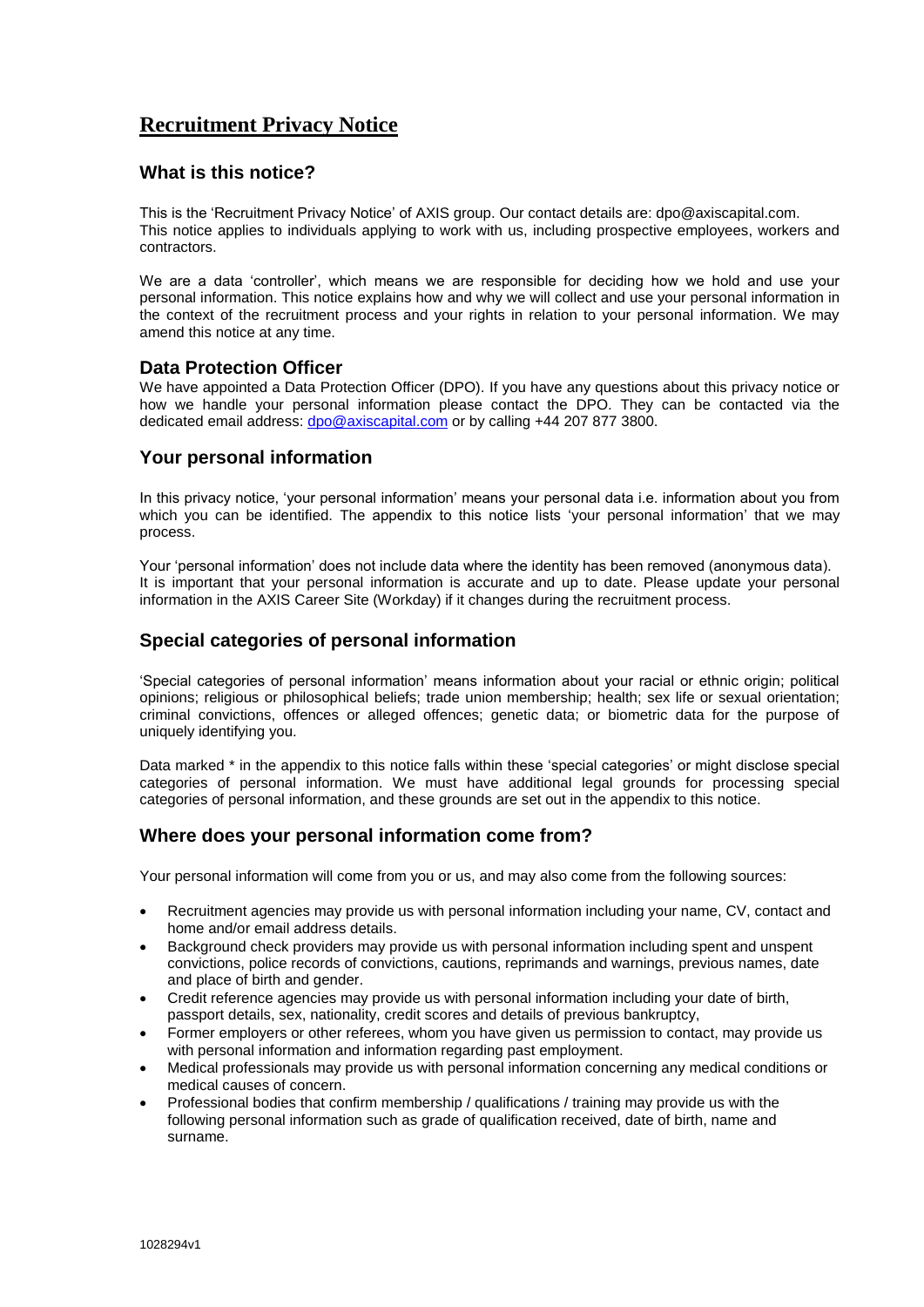If you would like more information on the source of your personal information please contact the DPO.

## **Processing your personal information**

We may process your personal information during and after your recruitment process with us. This may include collecting your personal information, recording it, storing it, using it, amending it, destroying it and, in some circumstances, disclosing it.

In general, we process your personal information for the reasons, and on the legal grounds set out in the following table, and also to:

- Retain records relating to the recruitment process;
- Establish, exercise or defend legal claims;
- Comply with the law or requirements of a regulator

### **Information about criminal convictions**

To enable us to make recruitment decisions and assess suitability for particular work, we may process information about criminal convictions and offences (including alleged offences) as described in this section.

We will process this information to enter a contract with you, to comply with a legal obligation, for our legitimate interests (in selecting suitable employees, workers and contractors), and to exercise or perform employment law rights or obligations.

If you have applied for one of the following roles, we will request the following information at the application stage:

 Senior Management or regulated roles for confirmation as to whether you have any unspent criminal convictions regarding dishonesty to meet regulatory requirements.

Regulated roles will be subject to a satisfactory criminal record checks for the following reasons:

- We are legally required as per statutory and regulatory requirements to carry out a standard or enhanced disclosure check;
- Regulatory roles require a high degree of trust and integrity

#### **Data necessary for the contract**

The table in this document's appendix identifies personal information that we may need to enter a contract with you. If you don't provide this data, we may not be able to proceed with the recruitment process or enter into the contract.

#### **Statutory requirement to provide your personal information**

In some circumstances, the provision of your personal information is a statutory requirement. This includes:

 Documentation confirming your right to work in the applicable country – if you don't provide this, we may not be able to enter into a contract with you.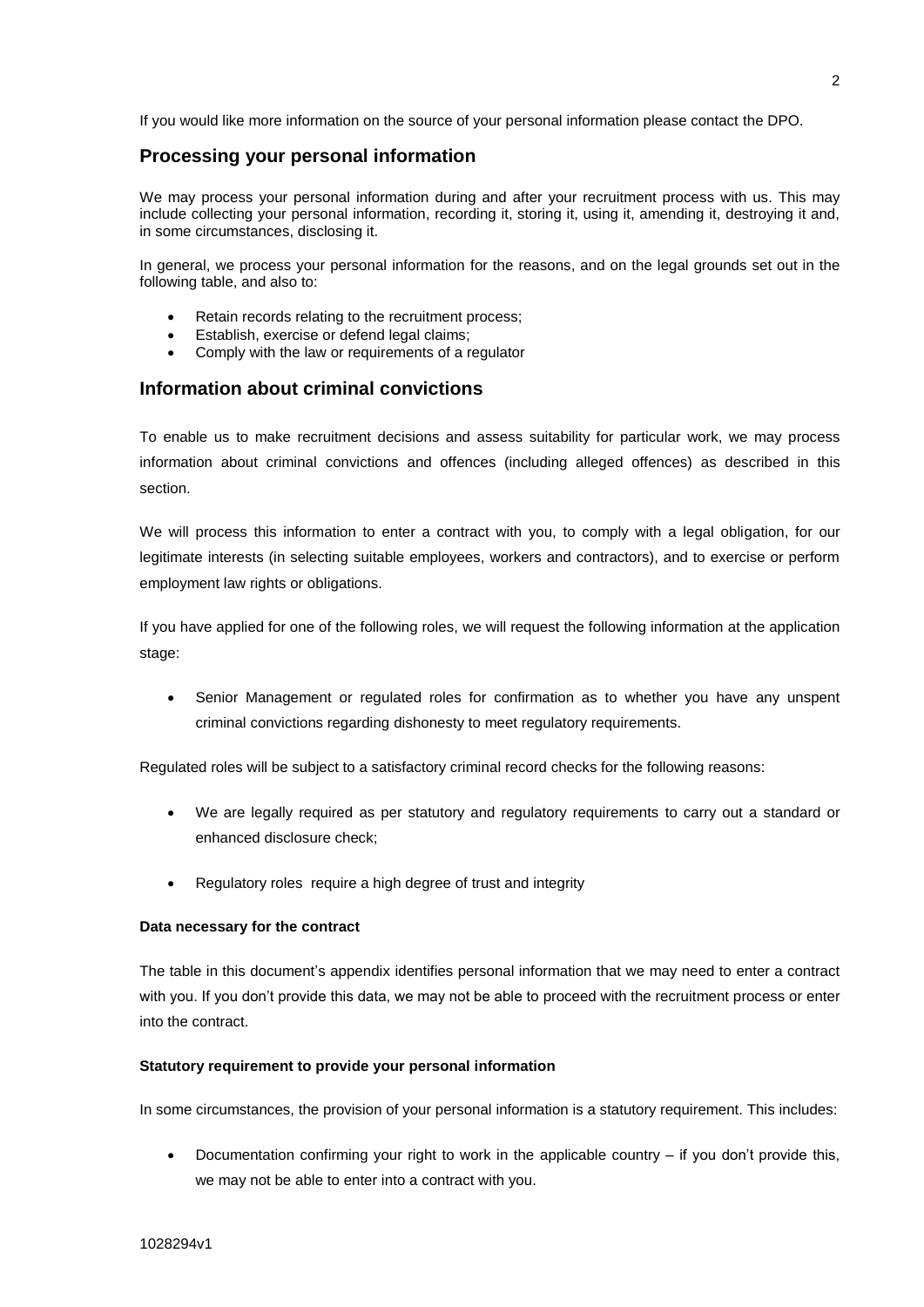The information regarding criminal convictions described in the appendix of this document, where we have stated that this is a statutory requirement.

#### **Sharing your personal information with third parties**

We may share your personal information with the following third parties if this is required by law; necessary to enter or carry out our contract with you or administer the working relationship with you; where we have another legitimate interest in doing so; or where it is necessary to protect your vital interests or those of another person:

- The authorities in the country in which you work or live to whom we are obliged to provide information about the amounts we pay you (such as tax and social security authorities);
- The authorities in the country in which you work who deal with health and safety Other entities in AXIS group (e.g. AXIS Re SE, AXIS Specialty Europe SE and Novae Management Limited) as part of our regular reporting activities on company performance for regulatory or statutory purposes, in the context of a business reorganisation, group restructuring exercises, for system maintenance support and hosting of data.
- Health professionals and occupational health providers involved in your care;
- Potential or actual purchasers of the business, or other third parties in the context of a possible sale or restructuring of the business;
- Organisational regulators such as the Central Bank of Ireland, Financial Conduct Authority, Prudential Regulation Authority, Lloyd's of London, Financial Ombudsman Service and Information Commissioner's Office.
- Our professional advisors e.g. Gateley Plc, Brodies LLP, Ernst & Young, KPMG, Pricewaterhouse **Coopers**
- Our service providers, including IT service providers; payroll and pension administrators; and those involved in providing benefits in connection with your employment or engagement;
- Public: for business promotion, we may share details of your name, work location, professional memberships and qualifications, and photographs of you;
- Any person specified by you, where you ask us to provide a reference to that person;
- Other third parties as necessary to comply with the law.

#### **Automated decision-making**

We do not envisage taking any decisions about you based solely on automated processing (i.e. without human involvement), which have a legal or similarly significant effect on you.

#### **Transferring your personal information outside the EU**

We may transfer your personal information to other companies in our group and our suppliers in the United States, Bermuda, India, Singapore, Dubai, and the Philippines. We do this for management purposes, reporting activities on company performance for regulatory or statutory purposes, in the context of a business reorganisation or group restructuring exercise, and for system maintenance support and hosting of data.

To ensure appropriate safeguards for your personal information, we have put in place contracts with the recipients of your personal information in a form approved by the European Commission for transfers outside the EU. If you would like to find out more about the safeguards we have put in place, please contact our DPO [\(dpo@axiscapital.com\)](mailto:dpo@axiscapital.com).

#### **Data retention**

We will only retain your personal information for as long as necessary to fulfil the purposes for which we collected it, including satisfying any legal, accounting or reporting requirements.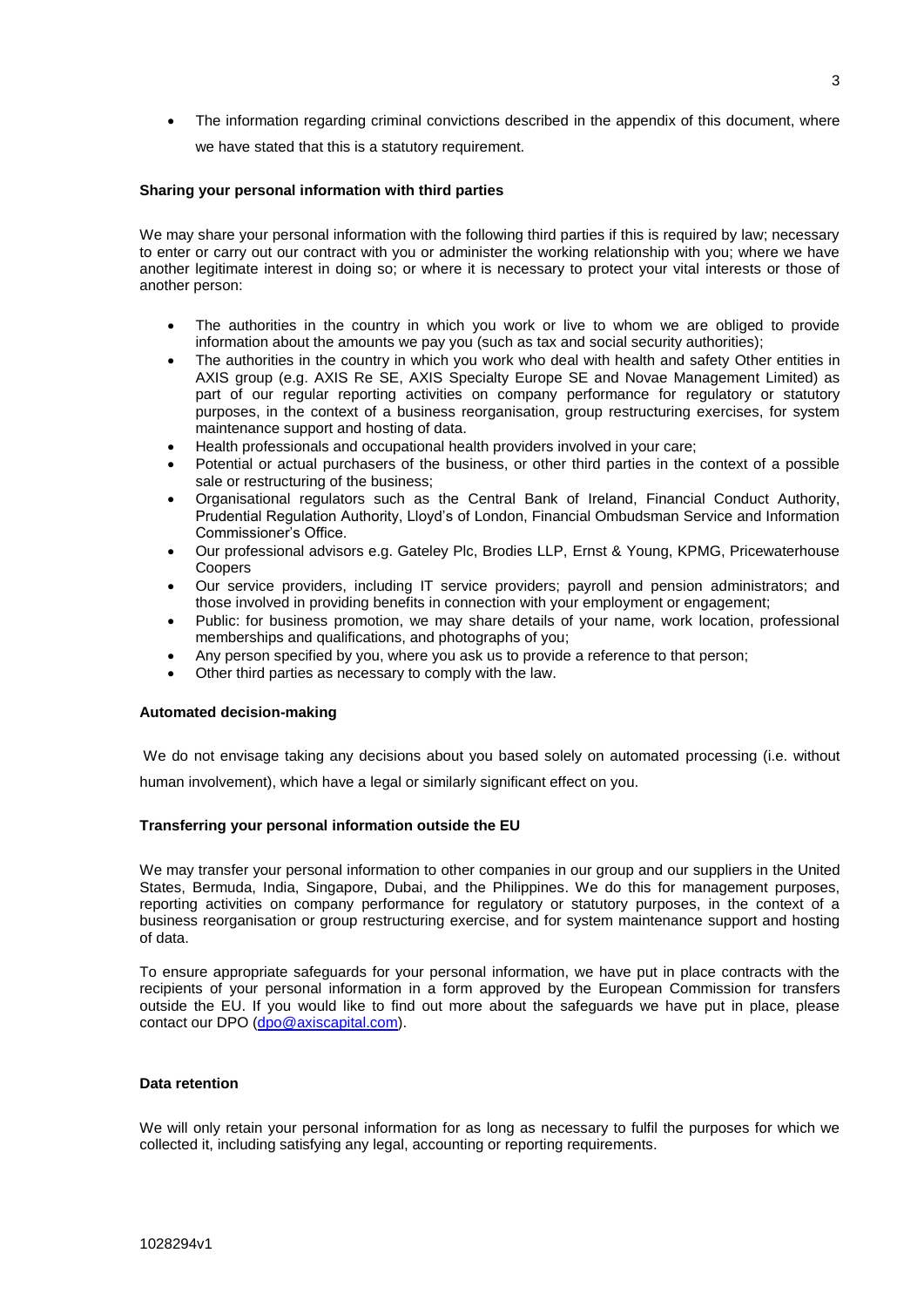#### **Your rights**

.

You have the following rights:

 **Access**: you can request a copy of your personal information that we hold, and check we are processing it lawfully.

**Correction**: you can ask us to correct your personal information if you don't think it is accurate, complete or up-to-date.

- **Deletion:** you can ask us to delete your personal information, if:
	- o it is no longer necessary for the purposes for which we obtained it;
	- $\circ$  you withdraw your consent, and we have no other legal basis for the processing;
	- o you validly object to the processing as described below;
	- o we have unlawfully processed the data; or
	- o we must delete the data to comply with a legal obligation.
- **Objection**: if we process your personal information to perform tasks carried out in the public interest or on the basis of legitimate interests, you can object to this processing on the basis of your particular situation. We will only then continue the processing if we have overriding legitimate grounds for this, or the processing is to establish, exercise or defend legal claims. You may also object if we process your personal information for direct marketing purposes.
- **Restriction**: you can ask us to restrict our processing of your personal information if:
	- $\circ$  you contest the accuracy of the data (for a period that enables us to check it);
	- o our processing is unlawful, but you don't want the data deleted;
	- o we no longer need the data, but you require it to establish, exercise or defend legal claims; or
	- o you have objected (as above) and are awaiting confirmation as to whether we have overriding legitimate grounds for processing.
- **Transfer**: if our processing is based on your consent or necessary to carry out our contract with you, and is carried out by automated means, you can request a copy of the personal information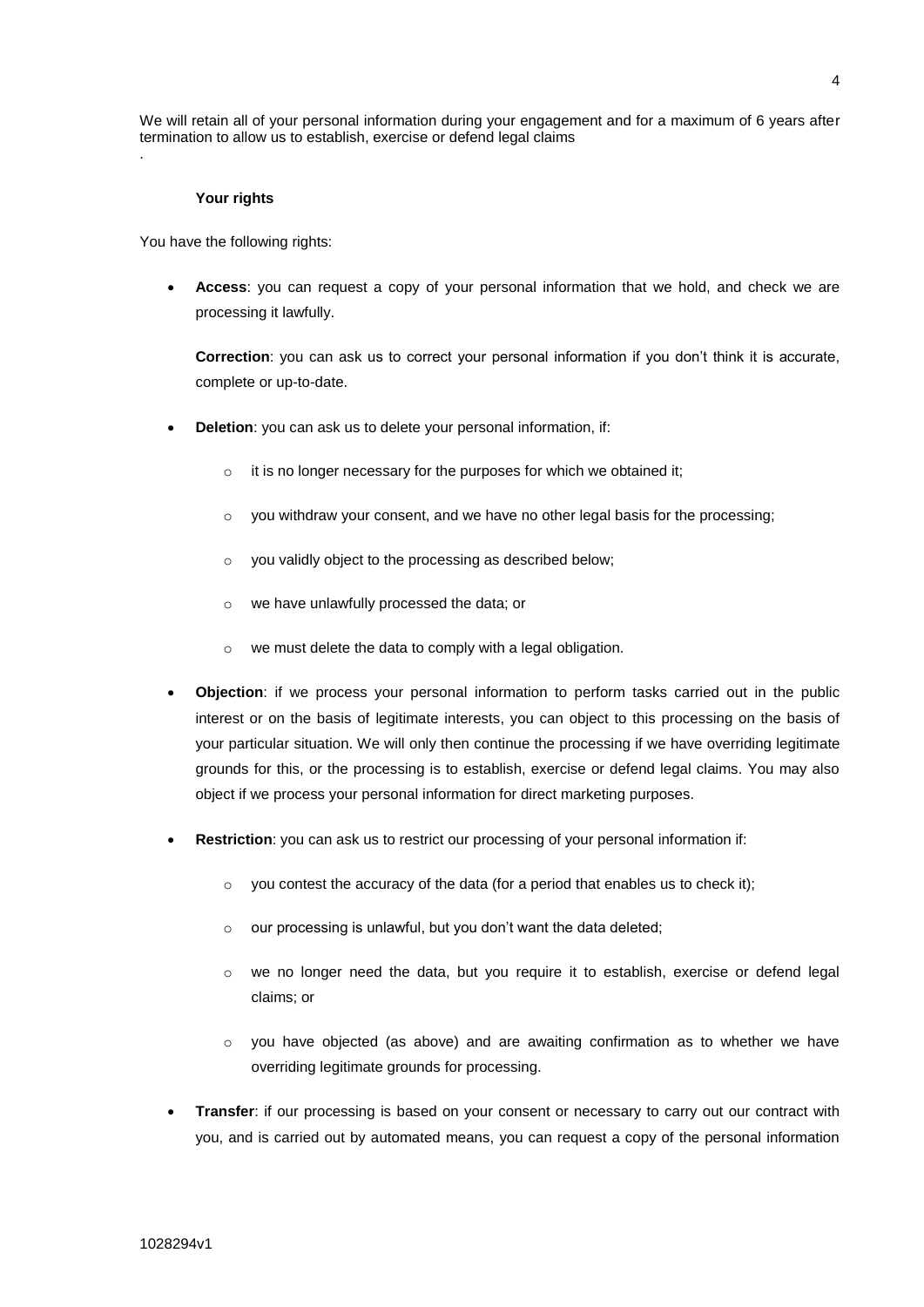you have provided to us and the transfer of this to someone else. Where technically feasible, you can ask us to transfer it directly.

 **Complain to a European Union Data Protection Commissioner**: each EU country has a Data Protection Commissioner with supervisory authority for data protection issues. We aim to resolve all complaints internally via our DPO who can be contacted at dpo@axiscapital.com above, but you do have the right to complain to the appropriate Information Commissioner at any time.

Please contact our DPO if you require more information on these rights, or wish to exercise any of them. Our Worker Privacy Notice and Data Protection Policy has more information on these rights and explains how you can exercise them.

| <b>Reason for processing</b>  | Legal ground(s) for processing, and                      | Your personal information           |
|-------------------------------|----------------------------------------------------------|-------------------------------------|
| your personal information     | legitimate interest (where                               |                                     |
|                               | applicable)                                              |                                     |
|                               |                                                          |                                     |
| Contact you regarding the     | To enter a contract                                      | Personal contact details            |
| recruitment process and any   |                                                          | (including name, address, email,    |
| offer of work                 | As part of a screening interview                         | telephone number)                   |
|                               | process (including telephone                             |                                     |
|                               | interviews)                                              |                                     |
|                               | To discuss details of potential                          |                                     |
|                               | employment with the Company (salary                      |                                     |
|                               | expectations, to discuss plausible start                 |                                     |
|                               | dates and notice periods, availability to                |                                     |
|                               | attend interviews)                                       |                                     |
|                               |                                                          |                                     |
|                               | To make suitable interview                               |                                     |
|                               | arrangements.                                            |                                     |
|                               |                                                          |                                     |
| Make a decision about your    | To enter a contract                                      | Your application form,<br>$\bullet$ |
| recruitment or appointment,   | To comply with a legal obligation                        | CV, any covering letter             |
| including assessing your      | For our legitimate interests:                            | or email, and interview             |
| skills, qualifications and    |                                                          | notes                               |
| suitability for the work      | to select suitable employees,<br>workers and contractors | Results of recruitment              |
|                               |                                                          | tests (if applicable)               |
|                               |                                                          |                                     |
| If you have accepted an       | To enter a contract                                      | References and details<br>$\bullet$ |
| offer of work from us that is | To comply with a legal obligation                        | of previous employers               |
| subject to such checks:       |                                                          |                                     |
|                               | For our legitimate interests:                            | Professional                        |
| Take up references            | to select suitable employees,                            | memberships,                        |
| (from referees                | workers and contractors                                  | registrations and                   |
| whom you have                 |                                                          |                                     |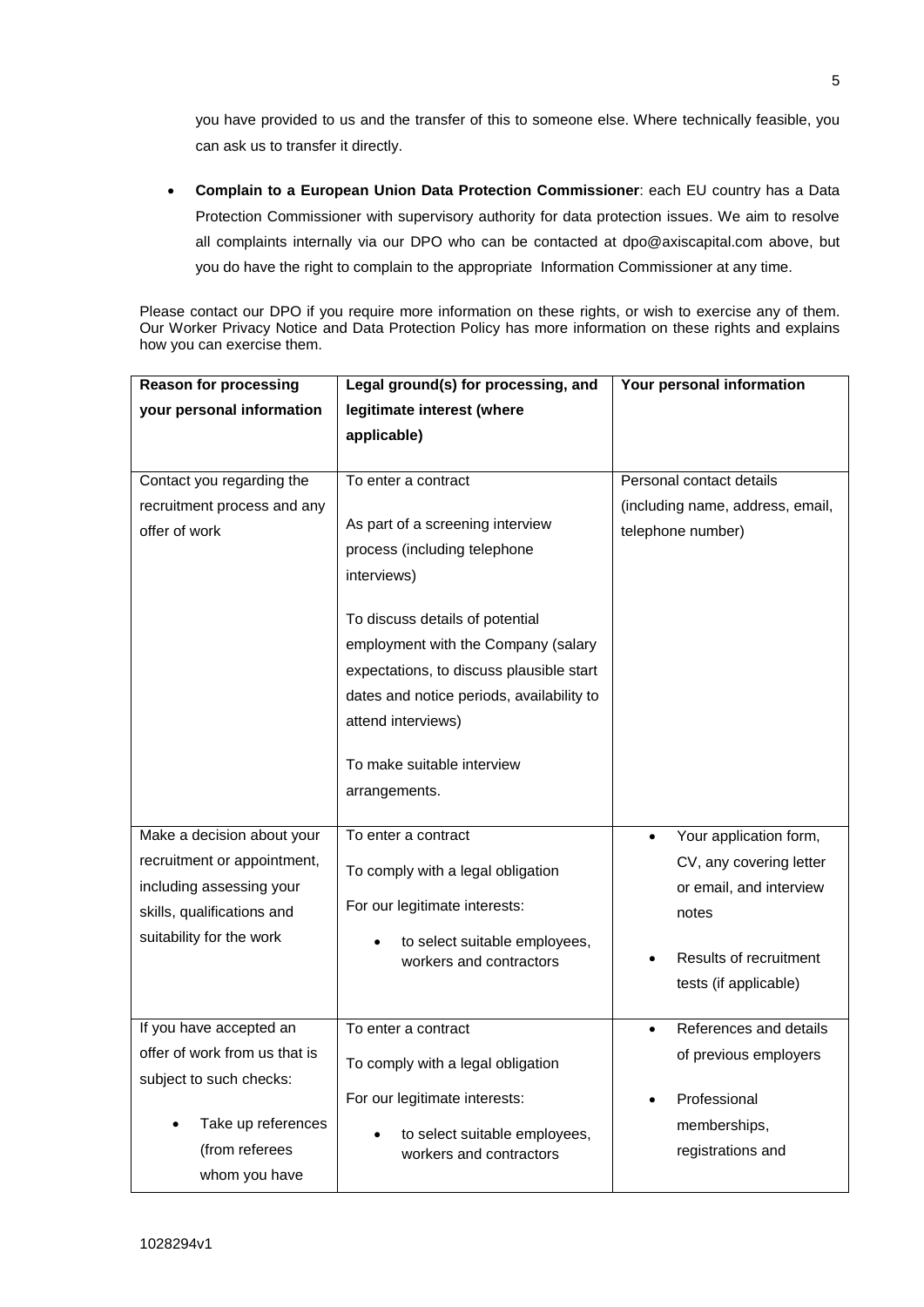| given us                        |                                         | qualifications                      |
|---------------------------------|-----------------------------------------|-------------------------------------|
| permission to                   |                                         |                                     |
| contact);                       |                                         | Correspondence and                  |
|                                 |                                         | results regarding the               |
| Carry out                       |                                         | following background                |
| background                      |                                         | checks: financial checks            |
| checks;                         |                                         | due to regulatory                   |
|                                 |                                         | requirements, past                  |
| Carry out credit                |                                         | employment references,              |
| checks; and                     |                                         |                                     |
|                                 |                                         | Results of credit check             |
| Confirm your                    |                                         |                                     |
| professional                    |                                         |                                     |
| memberships,                    |                                         |                                     |
| registrations and /             |                                         |                                     |
| or qualifications.              |                                         |                                     |
| Determine the terms of any      | To enter a contract                     | Offer letter, and proposed          |
| potential contract between      |                                         | contract between you and us         |
| you and us                      | To comply with a legal obligation       |                                     |
|                                 |                                         |                                     |
| If you have accepted an         | To enter a contract                     | Documentation confirming your       |
| offer of work, check you are    |                                         | right to work in the applicable     |
| legally entitled to work in the | To comply with a legal obligation       | country (passport, Visa(s),         |
| applicable country              |                                         | Employee ID)                        |
|                                 |                                         |                                     |
| Establish whether you can       | To enter a contract                     | Information about a disability, the |
| undergo an assessment           |                                         | effects of that disability, and     |
| which forms part of the         | To comply with a legal obligation       | special arrangements that may       |
| application process             | For our legitimate interests:           | need to be made to the              |
|                                 |                                         | recruitment process as a result of  |
| Consider reasonable             | To select suitable employees,           | that disability*                    |
| adjustments to the              | workers and contractors                 |                                     |
| recruitment process for         |                                         |                                     |
| disabled applicants             | *For special categories of information: |                                     |
|                                 | To exercise or perform                  |                                     |
|                                 | employment law rights or                |                                     |
|                                 | obligations                             |                                     |
| Establish whether you will be   | To enter a contract                     | Health data and sickness            |
| able to carry out a function    |                                         | records, including disability       |
| that is intrinsic to the        | To comply with a legal obligation       | information*                        |
| particular work                 |                                         |                                     |
|                                 | For our legitimate interests:           |                                     |
|                                 |                                         |                                     |